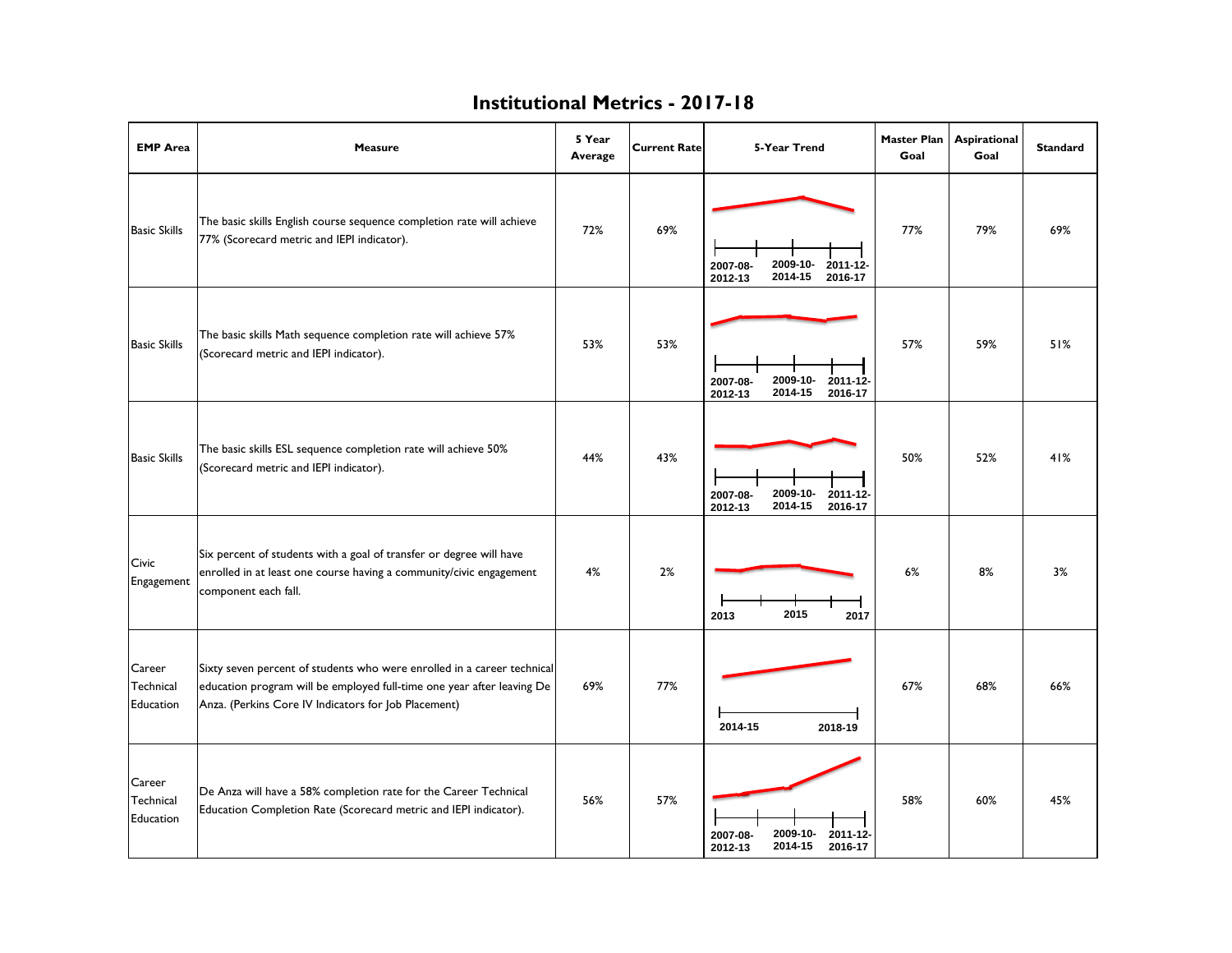| <b>EMP Area</b> | Measure                                                                                                                                                                  | 5 Year<br>Average                                           | <b>Current Rate</b>                                  | 5-Year Trend                                                                                                | <b>Master Plan</b><br>Goal                             | Aspirational<br>Goal                                                 | <b>Standard</b>                                                   |
|-----------------|--------------------------------------------------------------------------------------------------------------------------------------------------------------------------|-------------------------------------------------------------|------------------------------------------------------|-------------------------------------------------------------------------------------------------------------|--------------------------------------------------------|----------------------------------------------------------------------|-------------------------------------------------------------------|
| Equity          | Targeted groups will persist at a rate within 5% of all other groups<br>(Scorecard metric).                                                                              | $71% -$<br>Average of<br>Targeted vs<br>71% Non<br>Targeted | $71% -$<br>Targeted vs<br><b>72% Non</b><br>Targeted | <b>Non Targeted</b><br><b>Targeted</b><br>2009-10-<br>2007-08-<br>2011-12-<br>2014-15<br>2016-17<br>2012-13 | 75% - African<br>America,<br>Latino and<br>Filipino    | America,<br>Latino and<br>Filipino                                   | 77% - African 67% - African<br>America,<br>Latino and<br>Filipino |
| Equity          | There will be no more than a 5 percentage point difference between<br>the annual Course Completion Rate for targeted groups and all other<br>groups (IEPI indicator).    | $68% -$<br>Average of<br>Targeted vs<br>77% Non<br>Targeted | 69% -<br>Targeted vs<br>80% Non<br>Targeted          | <b>Non Targeted</b><br><b>Targeted</b><br>2015-16<br>2017-18<br>2013-14                                     | 72% - African<br>American.<br>Latino/a and<br>Filipino | 74% - African 67% - African<br>American.<br>Latino/a and<br>Filipino | American.<br>Latino/a and<br>Filipino                             |
| <b>Funding</b>  | Salaries and benefits as a percentage of unrestricted general fund<br>expenditures, excluding other outgoing expenditures will remain stable<br>at 97% (IEPI Indicator). | 97%                                                         | 97%                                                  | 2015-16<br>2013-14<br>2017-18                                                                               | 97%                                                    | 97%                                                                  | 97%                                                               |
| Funding         | The annual FTES enrollment will increase to 18,500 (IEPI indicator).                                                                                                     | 18,678                                                      | 17,069                                               | 2015-16<br>2013-14<br>2017-18                                                                               | 19,000                                                 | 19,200                                                               | 18,000                                                            |
| Outreach        | Fall enrollment of students residing in geographical locations with<br>historically low participation rates will increase to 47%.                                        | 49%                                                         | 48%                                                  | 2015<br>2013<br>2017                                                                                        | 47%                                                    | 49%                                                                  | 42%                                                               |
| Planning        | The college will attain Fully-Accredited-No Action in fall 2017 from the<br>accrediting commission (IEPI Indicator).                                                     | Fully-<br>Accredited-<br>No Action                          | Fully-<br>Accredited-<br>No Action                   | edited                                                                                                      | Fully-<br>Accredited-<br>No Action                     | Fully-<br>Accredited-<br>No Action                                   | Fully-<br>Accredited-<br>No Action                                |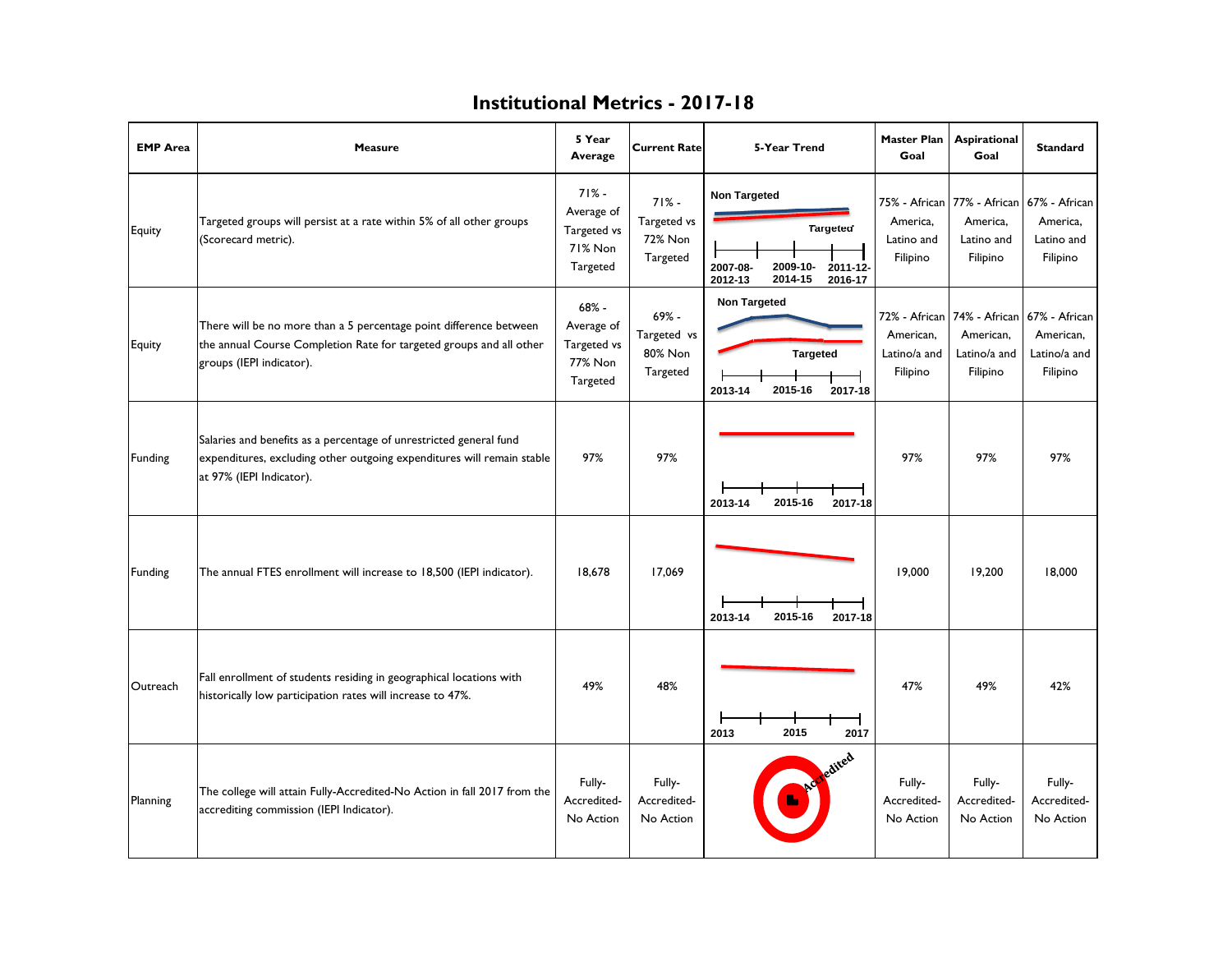| <b>EMP</b> Area          | <b>Measure</b>                                                                                                                                                                       | 5 Year<br>Average | <b>Current Rate</b> | 5-Year Trend                                                      | <b>Master Plan</b><br>Goal | Aspirational<br>Goal | <b>Standard</b> |
|--------------------------|--------------------------------------------------------------------------------------------------------------------------------------------------------------------------------------|-------------------|---------------------|-------------------------------------------------------------------|----------------------------|----------------------|-----------------|
| Success and<br>Retention | The college will attain an overall Persistence Rate of 75% (Scorecard<br>metric).                                                                                                    | 74%               | 75%                 | 2009-10-<br>2011-12-<br>2007-08-<br>2014-15<br>2016-17<br>2012-13 | 75%                        | 78%                  | 73%             |
| Success and<br>Retention | The college will achieve a rate of 71% or the highest score within the<br>peer group on the Overall Scorecard Completion Rate (Scorecard<br>metric, IEPI indicator).                 | 66%               | 64%                 | 2009-10-<br>2011-12-<br>2007-08-<br>2014-15<br>2016-17<br>2012-13 | 71%                        | 73%                  | 64%             |
| Success and<br>Retention | The college will achieve a rate of 89% or the highest score within the<br>peer group on the Scorecard Completion Rate for Prepared students<br>(Scorecard metric, IEPI indicator).   | 82%               | 83%                 | 2009-10-<br>2007-08-<br>2011-12-<br>2014-15<br>2016-17<br>2012-13 | 89%                        | 91%                  | 82%             |
| Success and<br>Retention | The college will achieve a rate of 62% or the highest score within the<br>peer group on the Scorecard Completion Rate for Unprepared<br>students (Scorecard metric, IEPI Indicator). | 58%               | 56%                 | 2006-07-<br>2008-09-<br>2010-11-<br>2015-16<br>2011-12<br>2011-14 | 62%                        | 64%                  | 57%             |
| Success and<br>Retention | The college will achieve a rate of 77% for the Annual Course<br>Completion Rate (IEPI indicator).                                                                                    | 77%               | 77%                 | 2014-15<br>2012-13<br>2016-17                                     | 77%                        | 78%                  | 74%             |